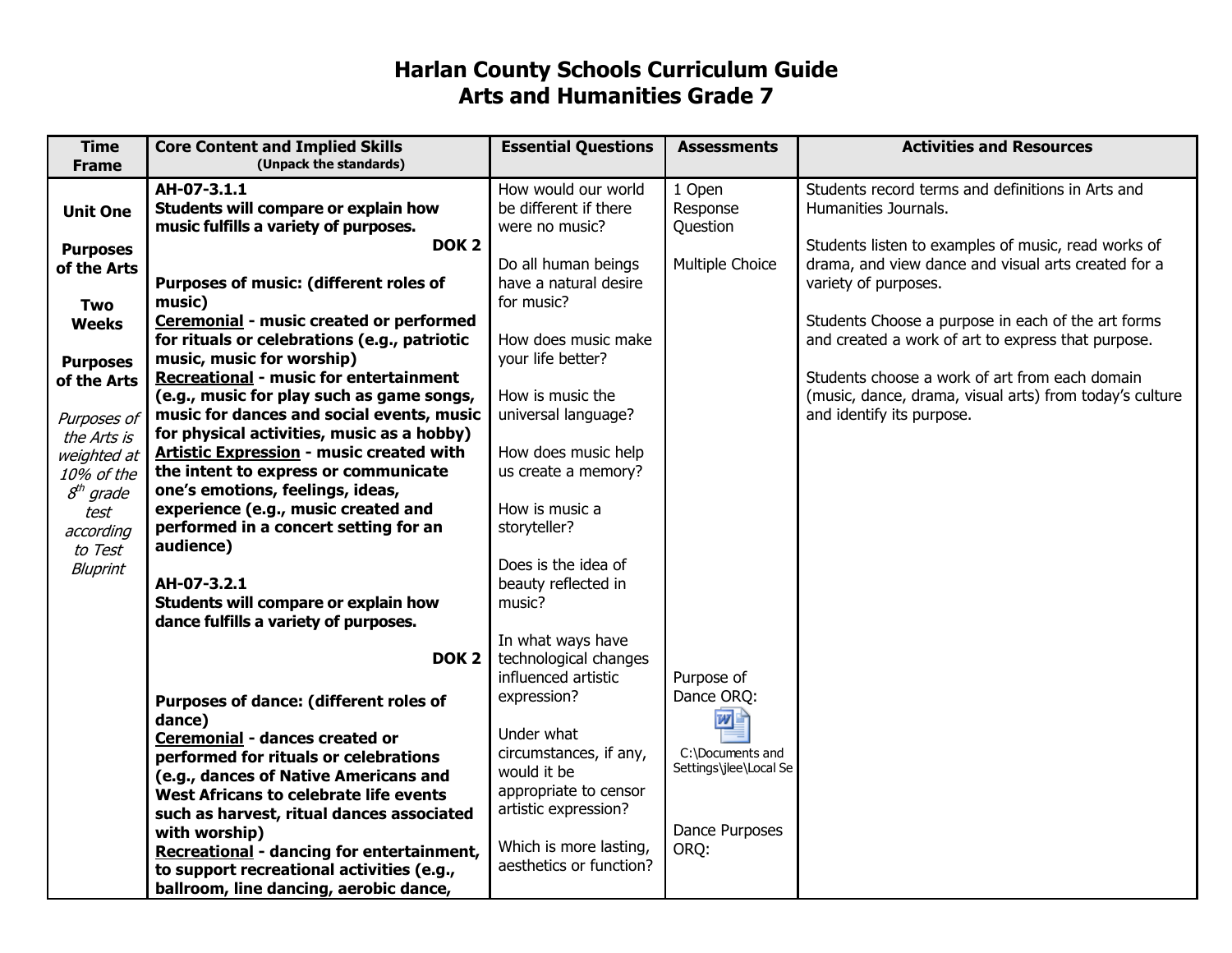|             | dance as a hobby)                               | How has dance         | 四面                    |  |
|-------------|-------------------------------------------------|-----------------------|-----------------------|--|
|             | <b>Artistic expression - dance created with</b> | evolved through time? |                       |  |
|             | the intent to express or communicate            |                       | C:\Documents and      |  |
| Spiral      | emotion, feelings, ideas (e.g., ballet, tap     | How can dance pass    | Settings\jlee\My Doct |  |
| Purposes of | dance, modern dance, dance created and          | on tradition and      |                       |  |
| Art Content | performed in a concert and/or theatrical        | culture?              |                       |  |
| into all    | setting for an audience)                        |                       |                       |  |
| Subsequent  |                                                 | How is dance a        |                       |  |
| lessons     | <b>Purposes of Drama/Theatre: (different</b>    | language?             |                       |  |
| where       | roles of drama)                                 |                       |                       |  |
| appropriate | Sharing the human experience - to               | How and what can we   |                       |  |
|             | express or communicate emotion,                 | communicate through   |                       |  |
|             | feelings, ideas, information through            | dance?                |                       |  |
|             | dramatic works (e.g., social change,            |                       |                       |  |
|             | express or communicate universal                | What impact does      |                       |  |
|             | themes, to interpret and recreate               | culture and society   |                       |  |
|             | information, ideas and emotions)                | have on the role of   |                       |  |
|             | Passing on tradition and culture - to           | dance in that culture |                       |  |
|             | express or communicate feelings,                | or society?           |                       |  |
|             | ideas, information (e.g., narrative,            |                       |                       |  |
|             |                                                 | What role has drama   |                       |  |
|             | storytelling, folktales, religious ritual       |                       |                       |  |
|             | and ceremony)                                   | played in human       |                       |  |
|             | Recreational - drama as recreation              | history?              |                       |  |
|             | and for recreational events (e.g., for          |                       |                       |  |
|             | entertainment, diversion, festivals)            | Why have people from  |                       |  |
|             | Artistic expression - drama created with        | the earliest of times |                       |  |
|             | the intent to express or communicate            | until now created     |                       |  |
|             | emotion, feelings, ideas, information (e.g.,    | drama?                |                       |  |
|             | dramatic works created and performed in a       |                       |                       |  |
|             | theatrical setting for an audience)             | How does drama        |                       |  |
|             |                                                 | across time and place |                       |  |
|             |                                                 | help people share the |                       |  |
|             | AH-07-3.4.1                                     | human experience?     |                       |  |
|             | Students will compare or explain how art        |                       |                       |  |
|             | fulfills a variety of purposes.                 | How does drama help   |                       |  |
|             | DOK <sub>2</sub>                                | pass on tradition and |                       |  |
|             |                                                 | culture?              |                       |  |
|             | Purposes of Art: (different roles of art)       |                       |                       |  |
|             | Ceremonial - ritual, celebration,               | What role does the    |                       |  |
|             | artworks created to support worship             | audience play in a    |                       |  |
|             | ceremonies                                      | drama fulfilling its  |                       |  |
|             | <b>Artistic expression - artwork to</b>         | purpose?              |                       |  |
|             | express or communicate emotions,                |                       |                       |  |
|             | ideas, feelings (e.g., for self-                | What did Shakespeare  |                       |  |
|             | expression, to decorate or beautify             | mean when he said     |                       |  |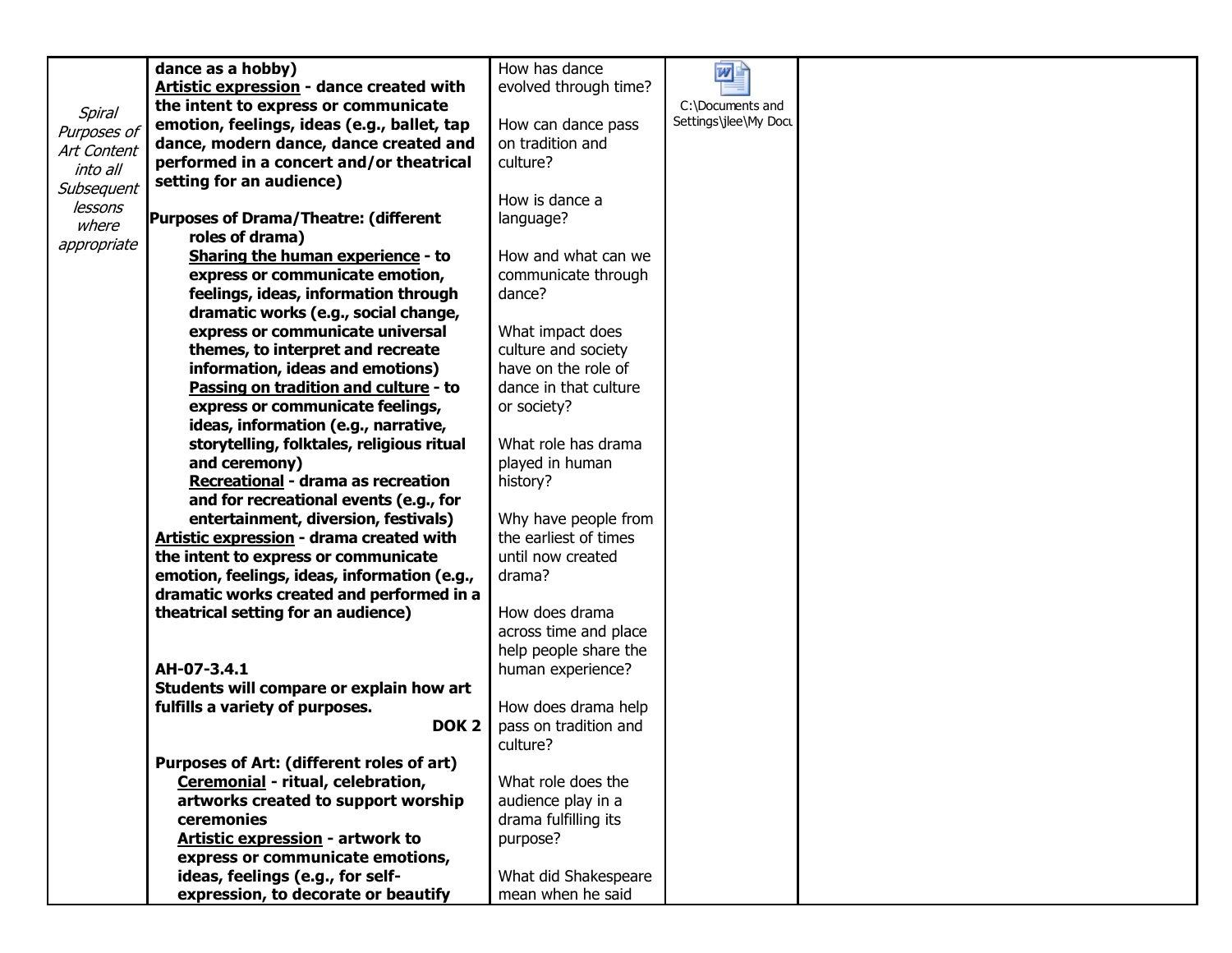|                   | objects)                                     | that the purpose of     |                 |                   |
|-------------------|----------------------------------------------|-------------------------|-----------------|-------------------|
|                   |                                              | theatre is, "To hold    |                 |                   |
|                   | Narrative - artworks that tell stories,      | the mirror up to        |                 |                   |
|                   | describe and illustrate experiences, or      | Nature"?                |                 |                   |
|                   | communicate ideas or information, art        |                         |                 |                   |
|                   | to document important or historical          |                         |                 |                   |
|                   | events                                       | In what ways do         |                 |                   |
|                   | <b>Functional - artistic objects used in</b> | artists express what    |                 |                   |
|                   | everyday life                                | they think and feel?    |                 |                   |
|                   | <b>Persuasive - artworks that promote</b>    |                         |                 |                   |
|                   | ideas, philosophies, or products (e.g.,      | Who determines the      |                 |                   |
|                   | advertising, marketing, propaganda,          | meaning of art?         |                 |                   |
|                   | ideology, etc.)                              |                         |                 |                   |
|                   |                                              | How can a picture be    |                 |                   |
|                   |                                              | worth a thousand        |                 |                   |
|                   |                                              | words?                  |                 |                   |
|                   |                                              |                         |                 |                   |
|                   |                                              | What role has Visual    |                 |                   |
|                   |                                              | Arts played in human    |                 |                   |
|                   |                                              | history?                |                 |                   |
|                   |                                              |                         |                 |                   |
|                   |                                              | Why do human beings     |                 |                   |
|                   |                                              | create works of art?    |                 |                   |
|                   |                                              |                         |                 |                   |
|                   |                                              |                         |                 |                   |
|                   |                                              | How does Visual Art     |                 |                   |
|                   |                                              | help people across      |                 |                   |
|                   |                                              | time and place share    |                 |                   |
|                   |                                              | the human               |                 |                   |
|                   |                                              | experience?             |                 |                   |
|                   |                                              |                         |                 |                   |
|                   |                                              | How do the Visual Arts  |                 |                   |
|                   |                                              | pass on the traditions  |                 |                   |
|                   |                                              | and cultures of a       |                 |                   |
|                   |                                              | particular group of     |                 |                   |
|                   |                                              | people or a period of   |                 |                   |
|                   |                                              | time?                   |                 |                   |
| <b>Unit Two</b>   | AH-07-1.4.1                                  | What can the artist do  | 2 Open          | <b>Art Prints</b> |
|                   | Students will compare or evaluate works      | that non-artist cannot? | Response        |                   |
|                   |                                              |                         |                 |                   |
| <b>Structures</b> | of art using elements of art and             |                         | Questions       |                   |
| in Visual         | principles of design.                        | How do artists choose   |                 |                   |
| <b>Arts</b>       |                                              | tools, techniques, and  | Multiple Choice |                   |
|                   | DOK <sub>3</sub>                             | materials to express    |                 |                   |
| Two               |                                              | their ideas?            | Projects        |                   |
| <b>Weeks</b>      | <b>Elements of art:</b>                      |                         |                 |                   |
|                   | Line, Shape, Color properties (hue,          | What does the design    | Critique        |                   |
|                   |                                              |                         |                 |                   |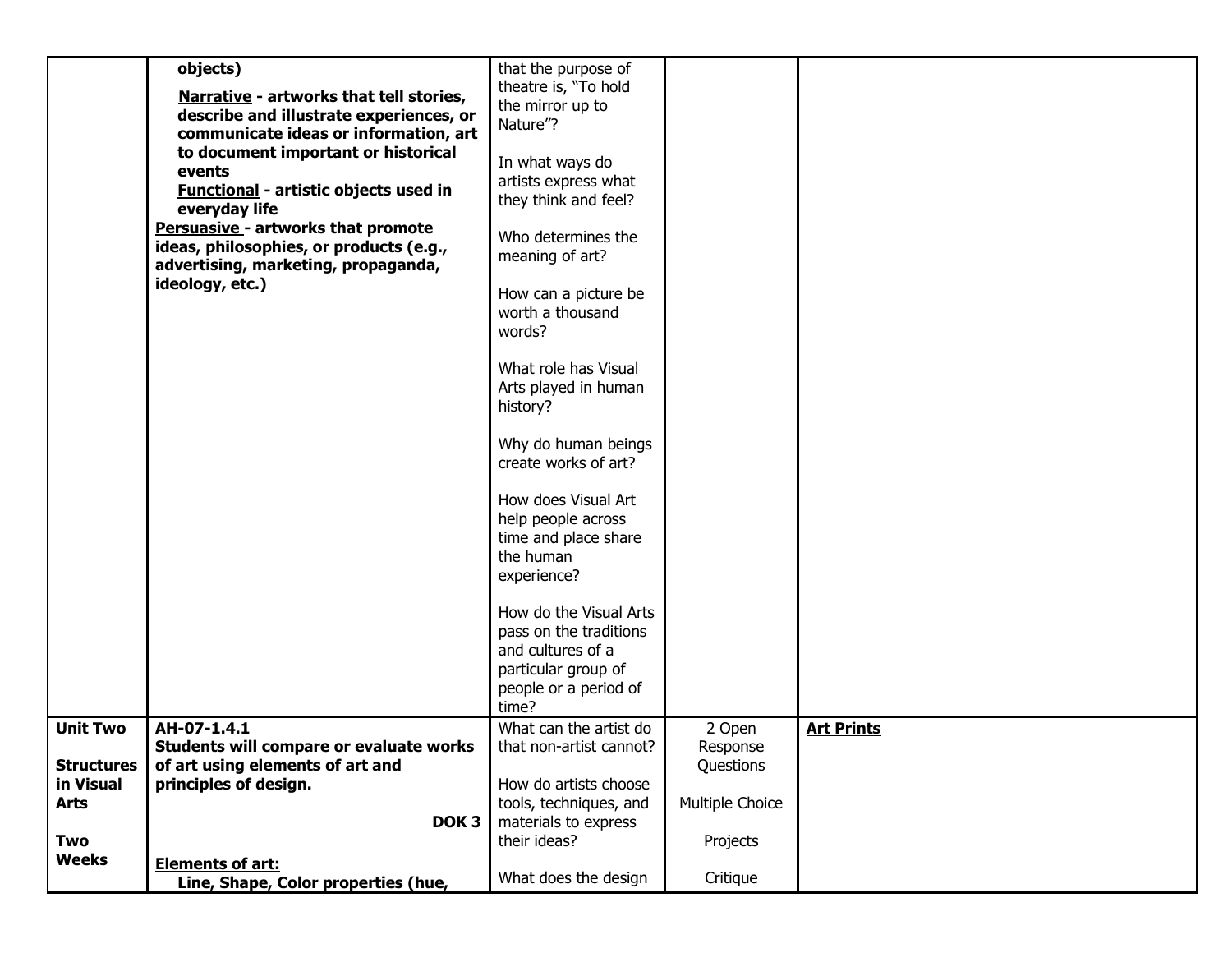|                   | value, intensity) and color                 | of the art say about its |  |  |
|-------------------|---------------------------------------------|--------------------------|--|--|
| <b>Structures</b> | schemes/groups (monochromatic),             | creator?                 |  |  |
| in the Arts       | Form, Texture, Space                        |                          |  |  |
| is weighted       | (positive/negative, perspective (e.g.,      | How do you know          |  |  |
| at 45% of         | 1 point linear perspective), value          | when the creative        |  |  |
| the $8^{th}$      | (darkness or lightness, tints or            | process is complete?     |  |  |
| grade test        | shades)                                     |                          |  |  |
| according         |                                             | How can we "read"        |  |  |
| to the Test       | <b>Principles of design:</b>                | and understand a         |  |  |
| Blueprint         | <b>Repetition, Pattern, Balance</b>         | work of art?             |  |  |
|                   | (symmetrical/asymmetrical), Emphasis        |                          |  |  |
|                   | (focal point), Contrast (e.g., black/white, | In what ways does the    |  |  |
|                   | rough/smooth), Rhythm, Proportion,          | medium influence the     |  |  |
|                   | <b>Movement</b>                             | message?                 |  |  |
|                   | AH-08-1.4.2                                 | How are the elements     |  |  |
|                   | Students will compare or evaluate a         | of art and the           |  |  |
|                   | variety of art media and art processes.     | principles of design     |  |  |
|                   |                                             | infinite?                |  |  |
|                   | DOK <sub>3</sub>                            |                          |  |  |
|                   |                                             |                          |  |  |
|                   | Media (plural)/Medium (singular):           |                          |  |  |
|                   | (Properties of media need to be known in    |                          |  |  |
|                   | order to respond to artworks)               |                          |  |  |
|                   | Two-dimensional - crayon, pencil, fabric,   |                          |  |  |
|                   | yarn, paint (tempera, watercolor), ink,     |                          |  |  |
|                   | pastel                                      |                          |  |  |
|                   | Three-dimensional - clay, papier-mâché,     |                          |  |  |
|                   | found objects (assemblages)                 |                          |  |  |
|                   |                                             |                          |  |  |
|                   | <b>Art Processes:</b>                       |                          |  |  |
|                   | Two-dimensional - drawing, painting,        |                          |  |  |
|                   | fiber art (e.g., fabric printing, stamping, |                          |  |  |
|                   | tie-dye), printmaking                       |                          |  |  |
|                   | Three-dimensional - ceramics, sculpture,    |                          |  |  |
|                   | fiber art (e.g., constructing with fiber,   |                          |  |  |
|                   | weaving, knitting, quilting)                |                          |  |  |
|                   | Subject matter: representational (e.g.,     |                          |  |  |
|                   | landscape, portrait, still life)            |                          |  |  |
|                   | nonrepresentational (e.g., abstract, non-   |                          |  |  |
|                   | objective)                                  |                          |  |  |
|                   |                                             |                          |  |  |
|                   |                                             |                          |  |  |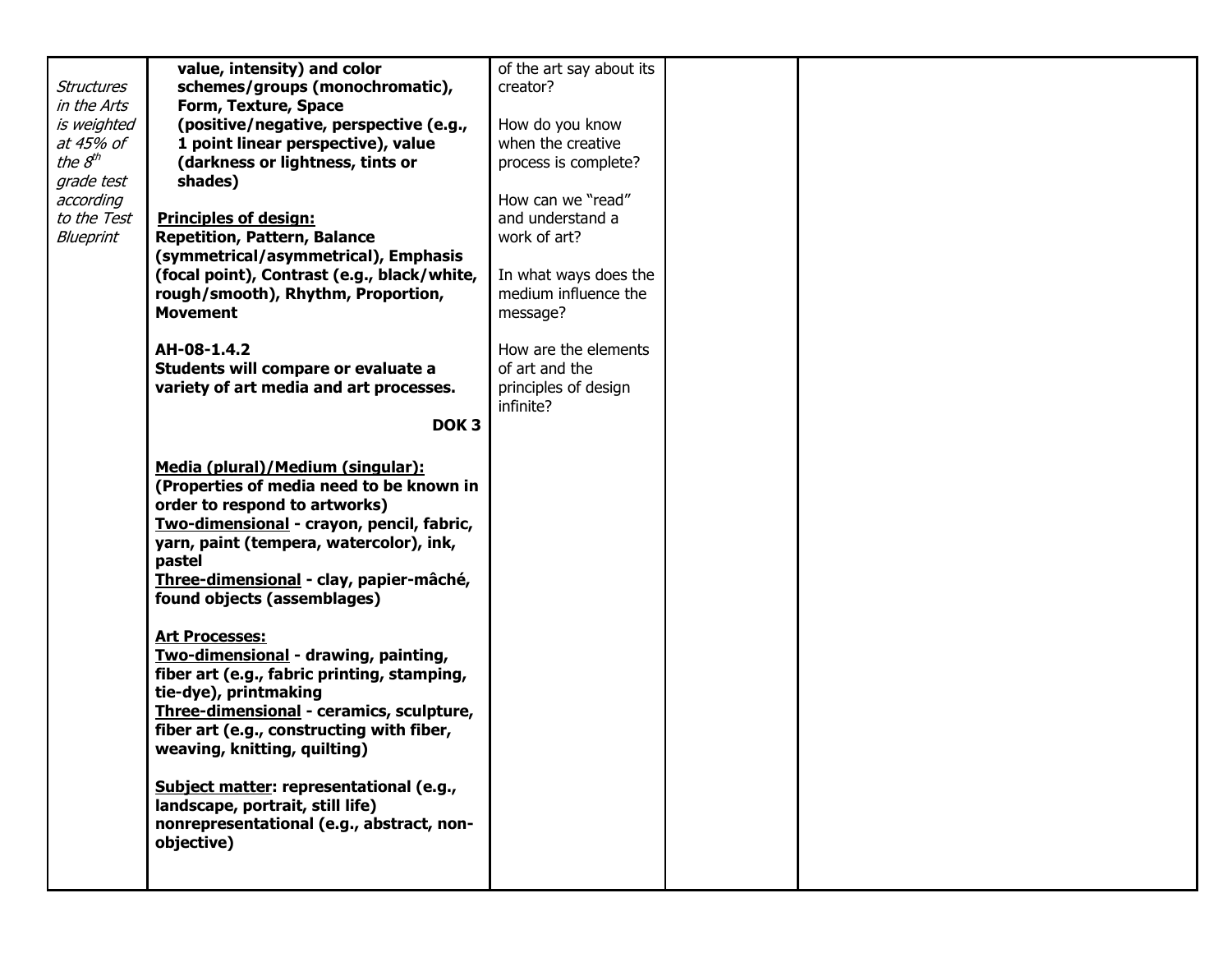| <b>Unit Three</b><br>AH-07-1.1.1                                                                     | How are the elements                         | 2 Open                | <b>Teacher Background Information on Musical</b> |
|------------------------------------------------------------------------------------------------------|----------------------------------------------|-----------------------|--------------------------------------------------|
| Students will compare or evaluate the<br>use of elements in a variety of music.<br><b>Structures</b> | of music infinite?                           | Response<br>Questions | Form:<br>W                                       |
| in Music                                                                                             | How can each musical                         |                       |                                                  |
| DOK <sub>3</sub>                                                                                     | composition that is                          | Multiple Choice       | C:\Documents and<br>Settings\jlee\My Docu        |
| Two<br><b>Weeks</b><br><b>Elements of music:</b>                                                     | created be unique<br>when all use the same   |                       |                                                  |
| <b>Rhythm - syncopation, time signature</b>                                                          | elements?                                    | Guided Listening      |                                                  |
| (2/4, 3/4, 4/4, 6/8), rhythmic durations                                                             | What role does silence                       |                       |                                                  |
| (whole, half, quarter, eighth, sixteenth<br>notes and rests, dotted half note and                    | play in the creation of                      | Projects              |                                                  |
| dotted quarter note)                                                                                 | musical sound?                               | Presentations         |                                                  |
| Tempo - Allegro, Moderato, Largo, Presto                                                             | How does an                                  | Critiques             |                                                  |
| Melody - melodic phrase, treble and bass<br>clef signs, pitch notation: letter names on              | understanding of the                         |                       |                                                  |
| grand staff, natural sign, sharp sign, flat                                                          | elements of music                            |                       |                                                  |
| sign                                                                                                 | increase the listener's<br>understanding and |                       |                                                  |
| <b>Harmony - triads (chords)</b><br>Form - AB, ABA, call and response                                | appreciation of the                          |                       |                                                  |
| Timbre (tone color) - distinctive sounds                                                             | music?                                       |                       |                                                  |
| of instruments, instrument families and                                                              | By what standards                            |                       |                                                  |
| voice parts (soprano, alto, tenor, bass)<br>Dynamics - crescendo, decrescendo,                       | should a musical                             |                       |                                                  |
| dynamic markings/symbols: pp, p, mp,                                                                 | composition be                               |                       |                                                  |
| <i>mf, f, ff, &lt;, &gt;</i>                                                                         | determined a<br>masterpiece? Who             |                       |                                                  |
| AH-07-1.1.2                                                                                          | decides?                                     |                       |                                                  |
| Students will identify instruments according to<br>classifications.                                  |                                              |                       |                                                  |
| Family - brass, woodwind, string, percussion                                                         |                                              |                       |                                                  |
| Voices - soprano, alto, tenor, bass                                                                  |                                              |                       |                                                  |
| Folk - instruments used in folk music                                                                |                                              |                       |                                                  |
| Orchestral - instruments used in contemporary<br>orchestral settings                                 |                                              |                       |                                                  |
| AH-07-1.1.3                                                                                          |                                              |                       |                                                  |
| Students will identify or compare various styles                                                     |                                              |                       |                                                  |
| of music (gospel, Broadway musicals, blues,<br>jazz, popular, marches, ballads).                     |                                              |                       |                                                  |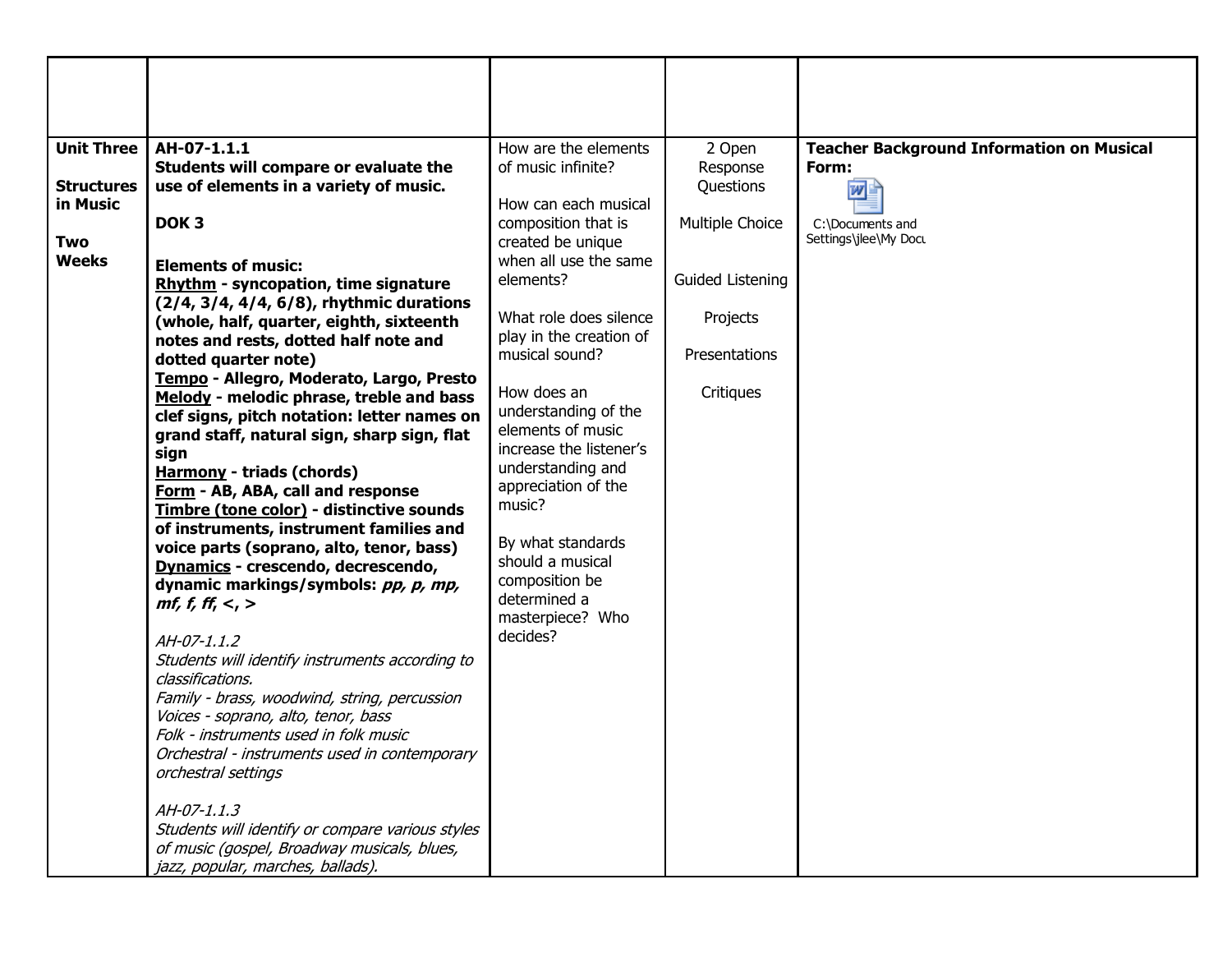| <b>Unit Four</b>  | AH-07-1.2.1                                    | How does an             | 2 Open                | 四≣                          |
|-------------------|------------------------------------------------|-------------------------|-----------------------|-----------------------------|
|                   | Students will compare or evaluate the          | understanding of the    | Response              |                             |
| <b>Structures</b> | use of elements in a variety of dances.        | elements of dance       | Questions             | C:\Documents and            |
| in Dance          |                                                | increase the audience   |                       | Settings\jlee\My Docu       |
|                   | DOK <sub>3</sub>                               | understanding and       | Dance Elements        |                             |
| Two               |                                                |                         | ORQ-                  | <b>Dance Elements Chart</b> |
|                   | <b>Elements of dance:</b>                      | appreciation of the     |                       |                             |
| <b>Weeks</b>      | Space - direction (forward, backward,          | dance?                  | Comparison            |                             |
|                   | right, left, up, down, diagonal), pathway      |                         | w                     |                             |
|                   | (straight, curved), levels (high, middle,      | By what standards       |                       |                             |
|                   | low), shape (individual or group)              | should a dance be       | C:\Documents and      |                             |
|                   | Focus - audience (where viewer's               | determined a            | Settings\jlee\My Docu |                             |
|                   | eye is drawn), dancer (single                  | masterpiece? Who        |                       |                             |
|                   | focus -looking in the direction of             | decides?                |                       |                             |
|                   |                                                |                         | <b>Dance Elements</b> |                             |
|                   | movement, multi focus - changing               | How does a              | ORQ- Analysis         |                             |
|                   | head/eye focus during                          | choreographer decide    |                       |                             |
|                   | movements)                                     |                         | w                     |                             |
|                   | Size - use of big/small size in a              | what movement best      |                       |                             |
|                   | given space, or range of motion                | communicates a          | C:\Documents and      |                             |
|                   | Time (Tempo) - accent, rhythmic                | certain idea or         | Settings\jlee\My Docu |                             |
|                   | pattern, duration                              | emotion?                |                       |                             |
|                   | Force - heavy/light, sharp/smooth,             |                         |                       |                             |
|                   | tension/relaxation, bound/flowing              |                         | Dance Elements:       |                             |
|                   |                                                |                         | Choreograph a         |                             |
|                   |                                                |                         | Dance ORQ             |                             |
|                   | Choreographic Forms -AB, ABA, call             |                         |                       |                             |
|                   | and response, narrative                        |                         | w                     |                             |
|                   | AH-07-1.2.2                                    |                         | C:\Documents and      |                             |
|                   |                                                |                         | Settings\jlee\My Docu |                             |
|                   | Students will compare and contrast dances by:  |                         |                       |                             |
|                   | comparing theme (story), dance styles          |                         |                       |                             |
|                   | (e.g., ballet, jazz, tap, modern),             |                         |                       |                             |
|                   | characteristics of the style (e.g., tap - feet |                         |                       |                             |
|                   | as rhythmic instrument, ballroom -             |                         | Multiple Choice       |                             |
|                   | partnering), and the use of the elements of    |                         |                       |                             |
|                   | dance.                                         |                         | Project               |                             |
|                   |                                                |                         |                       |                             |
|                   |                                                |                         | Presentation          |                             |
|                   |                                                |                         |                       |                             |
|                   |                                                |                         | Critique              |                             |
| <b>Unit Five</b>  | AH-07-1.3.1                                    | How do elements of      | 2 Open                |                             |
|                   |                                                | drama help increase     | Response              |                             |
| <b>Structures</b> | Students will compare or evaluate the          | understanding of the    | Questions             |                             |
| in Drama          | use of elements of drama in dramatic           | dramatic work?          |                       |                             |
|                   | works.                                         |                         |                       |                             |
|                   |                                                |                         | Multiple Choice       |                             |
| Two               | DOK <sub>3</sub>                               | Is verbal or non-verbal |                       |                             |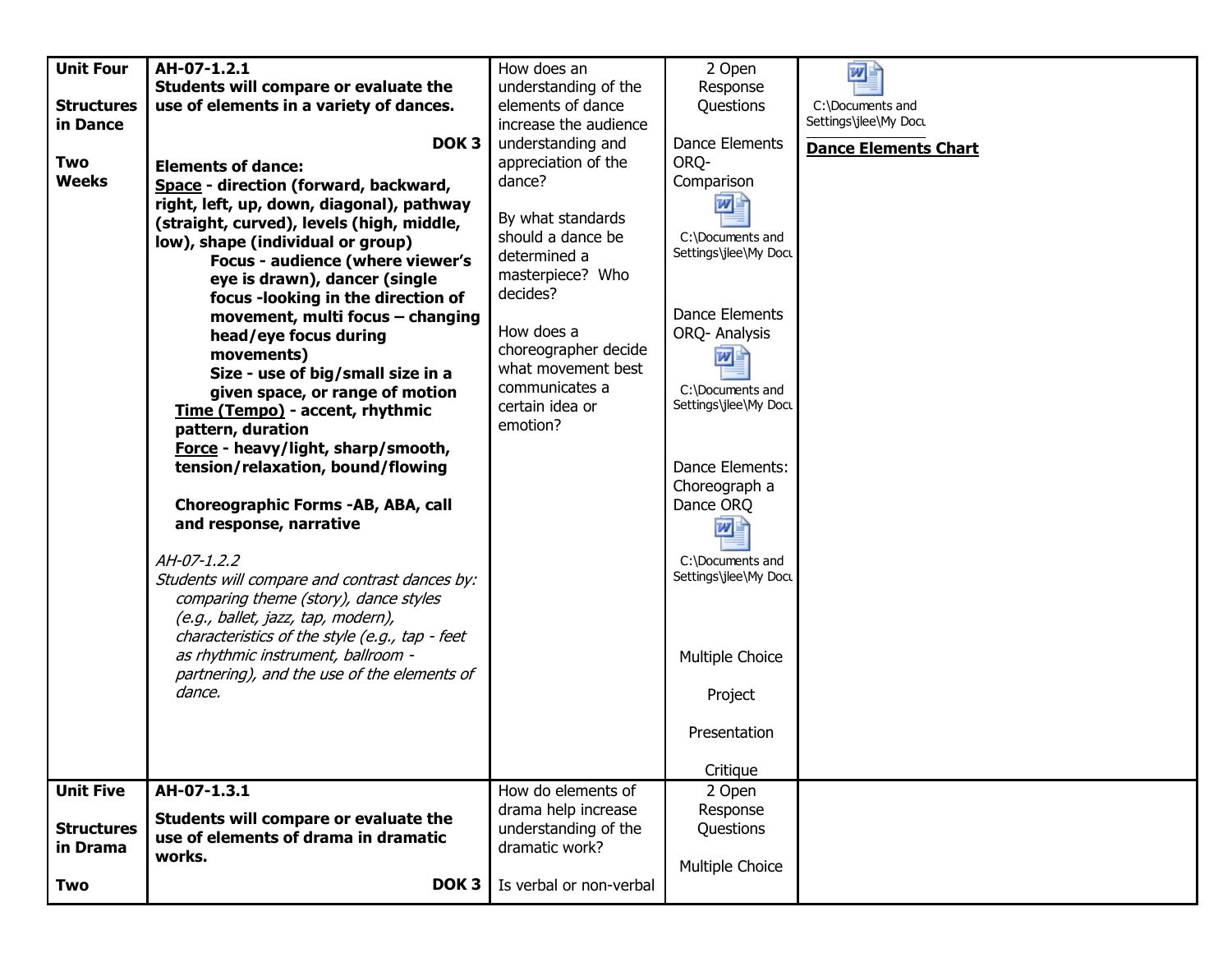| <b>Weeks</b>    |                                                  | communication the     | Project       |                                                 |
|-----------------|--------------------------------------------------|-----------------------|---------------|-------------------------------------------------|
|                 | <b>Elements of drama:</b>                        | more powerful         |               |                                                 |
|                 | <b>Literary elements - Script, Plot</b>          | communicator?         | Presentation  |                                                 |
|                 | structures (exposition, rising action,           |                       |               |                                                 |
|                 | climax or turning point, falling action,         | How do the technical  | Critique      |                                                 |
|                 | resolution), Suspense, Theme, Setting,           | and performance       |               |                                                 |
|                 | Language (word choice/style used to              | elements of drama     |               |                                                 |
|                 | create character, dialect, point of              | help us "read between |               |                                                 |
|                 | view), Monologue, Dialogue, Empathy              | the lines"?           |               |                                                 |
|                 | <b>Technical elements -</b>                      |                       |               |                                                 |
|                 | Scenery (set), Sound, Lights, Make-up,           | How does an           |               |                                                 |
|                 | Props, Costumes, Design                          | understanding of the  |               |                                                 |
|                 | <b>Performance elements -</b>                    | elements of drama     |               |                                                 |
|                 | Acting (e.g. character motivation and            | increase the audience |               |                                                 |
|                 | analysis),                                       | understanding and     |               |                                                 |
|                 | Speaking (e.g., breath control,                  | appreciation of the   |               |                                                 |
|                 | projection, vocal expression, diction),          | drama?                |               |                                                 |
|                 | Nonverbal expression (e.g., gestures,            |                       |               |                                                 |
|                 | body alignment, facial expression,               | By what standards     |               |                                                 |
|                 | character blocking and movement, stage           | should a dramatic     |               |                                                 |
|                 | directions - stage left, stage right, center     | work be determined a  |               |                                                 |
|                 | stage, upstage, downstage)                       | masterpiece? Who      |               |                                                 |
|                 |                                                  | decides?              |               |                                                 |
|                 | $AH-07-1.3.2$                                    |                       |               |                                                 |
|                 | Students will describe how the technical         |                       |               |                                                 |
|                 | elements (scenery, props, costumes, make-up,     |                       |               |                                                 |
|                 | lighting, sound) communicate setting and         |                       |               |                                                 |
|                 | mood.                                            |                       |               |                                                 |
|                 |                                                  |                       |               |                                                 |
|                 | AH-07-1.3.3                                      |                       |               |                                                 |
|                 | Students will explain how performance            |                       |               |                                                 |
|                 | elements (e.g., acting, speaking, movement)      |                       |               |                                                 |
|                 | can create a believable character.               |                       |               |                                                 |
|                 |                                                  |                       |               |                                                 |
|                 | AH-07-1.3.4                                      |                       |               |                                                 |
|                 | Students will identify and describe the types of |                       |               |                                                 |
|                 | stages (arena, thrust, proscenium).              |                       |               |                                                 |
| <b>REVIEW</b>   | <b>REVIEW all art purposes and structures</b>    |                       | <b>REVIEW</b> | Jeopardy, Bingo, Power Point Presentations, etc |
|                 |                                                  |                       |               |                                                 |
| <b>One Week</b> |                                                  |                       |               |                                                 |
|                 |                                                  |                       |               |                                                 |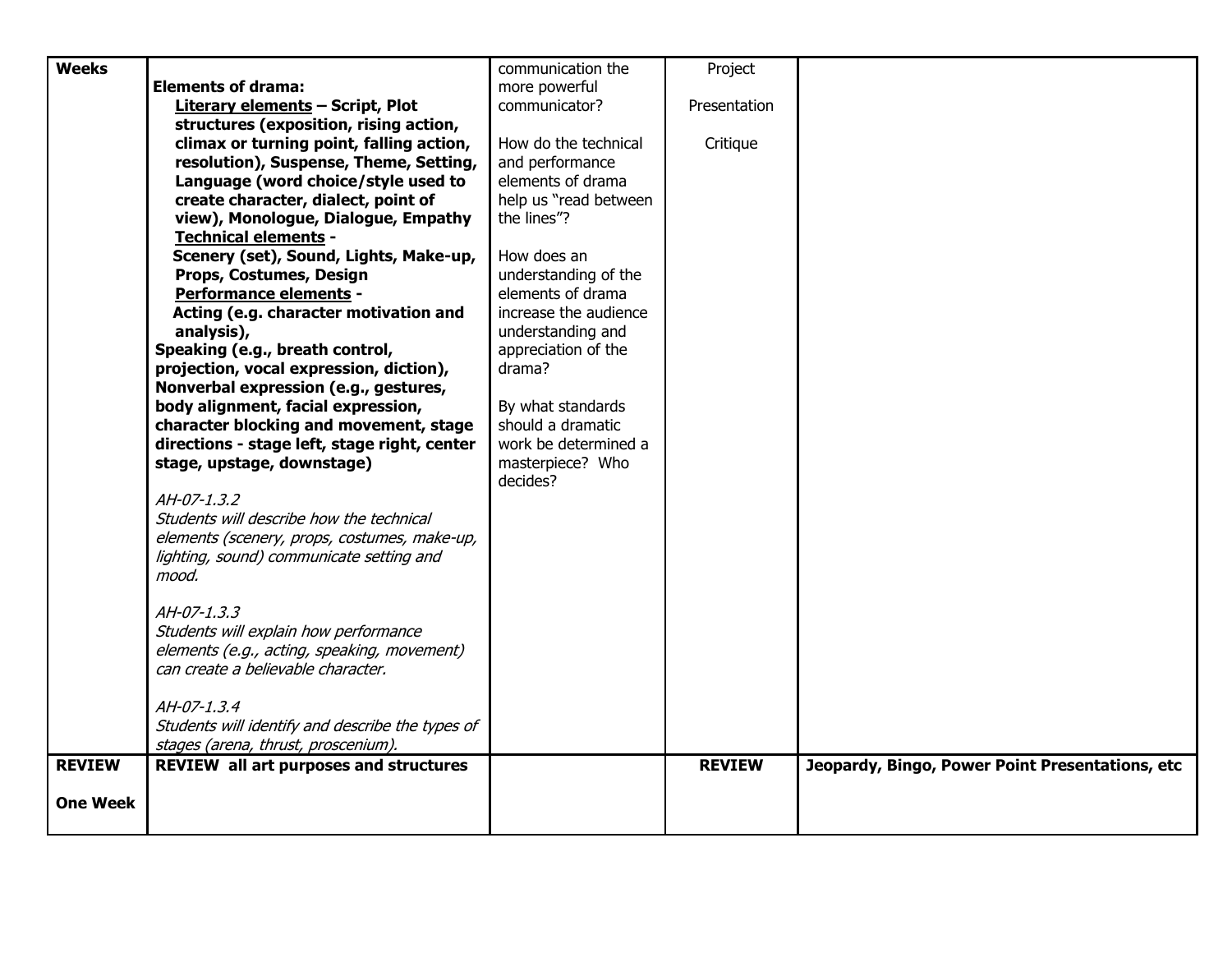| <b>Unit Six</b>  | AH-07-2.1.1                               | How Does the            | Open                | <b>Objectives and Essential Questions Page:</b>       |
|------------------|-------------------------------------------|-------------------------|---------------------|-------------------------------------------------------|
|                  | Students will analyze or explain how      | Harmonic Structure of   |                     |                                                       |
|                  |                                           |                         | <b>Response</b>     | 四国                                                    |
| <b>Ancient</b>   | diverse cultures and time periods are     | Music Compare to        |                     |                                                       |
| <b>Arts</b>      | reflected in music.                       | Mathematical            | <b>Multiple</b>     | C:\Documents and                                      |
|                  |                                           | Structures?             | <b>Choice</b>       | Settings\jlee\My Docu                                 |
| <b>Six Weeks</b> | DOK <sub>3</sub>                          |                         |                     |                                                       |
|                  |                                           | How Do The Texts Of     | Project             | <b>Greek Poster/Handout:</b>                          |
| Humanity         | <b>Periods:</b>                           | Songs Express a Belief  |                     | W                                                     |
| in the Arts      |                                           | or Value Of The Time?   | <b>Presentation</b> |                                                       |
| is weighted      | <b>Classical Greece -</b>                 |                         |                     | C:\Documents and                                      |
| at 45%           | Presents the universal ideal of beauty    | Is The Music Reflective | <b>Critique</b>     | Settings\jlee\My Docu                                 |
|                  | through logic, order, reason and          | Of Those Values And     |                     |                                                       |
|                  | moderation. (Pythagorean - music          |                         |                     |                                                       |
|                  | theory based on mathematical logic        | Beliefs Apart From The  |                     | <b>Background Information on Greek Music</b>          |
|                  |                                           | Text?                   |                     | W                                                     |
|                  | Medieval-                                 |                         |                     |                                                       |
|                  | Appeals to the emotions and stresses the  | Does Music Have         |                     | C:\Documents and                                      |
|                  | importance of religion. (Gregorian chant) | Intrinsic Value?        |                     | Settings\jlee\My Docu                                 |
|                  |                                           |                         |                     |                                                       |
|                  | AH-07-2.2.1                               | Are there Universal     |                     | <b>Tarantella</b>                                     |
|                  | Students will analyze or explain how      | Themes in Music That    |                     |                                                       |
|                  |                                           | Transcend Time and      |                     |                                                       |
|                  | diverse cultures and time periods are     | Place?                  |                     | C:\Documents and                                      |
|                  | reflected in dance.                       |                         |                     | Settings\jlee\My Docu                                 |
|                  |                                           | <b>How Does Music</b>   |                     |                                                       |
|                  | DOK <sub>3</sub>                          | Reflect The Events Of   |                     |                                                       |
|                  | Medieval-                                 | Everyday Life?          |                     |                                                       |
|                  | Appeals to the emotions and stresses the  |                         |                     |                                                       |
|                  | importance of religion (e.g., development |                         |                     |                                                       |
|                  | and history of tarantella)                | Does Geographic         |                     |                                                       |
|                  |                                           | Location Influence The  |                     |                                                       |
|                  | AH-08-2.3.1 Students will analyze or      | Development of          |                     |                                                       |
|                  | explain how diverse cultures and time     | Music?                  |                     |                                                       |
|                  | periods are reflected in drama/theatre.   |                         |                     |                                                       |
|                  |                                           | How Does Availability   |                     |                                                       |
|                  | DOK <sub>3</sub>                          | of Instruments          |                     |                                                       |
|                  |                                           | Determine What Music    |                     |                                                       |
|                  | <b>Periods:</b>                           | Style Of Music Is       |                     |                                                       |
|                  | <b>Classical Greece and Rome -</b>        | Composed?               |                     |                                                       |
|                  | Presents the universal ideal of           |                         |                     |                                                       |
|                  | beauty through logic, order,              |                         |                     | <b>Power Point Presentation on the Greek Theatre:</b> |
|                  | reason and moderation.                    |                         |                     | o                                                     |
|                  | (Development and characteristics          |                         |                     |                                                       |
|                  | of Ancient Greek theatre and the          |                         |                     | C:\Documents and                                      |
|                  | continuation of Greek stories and         |                         |                     | Settings\jlee\My Docu                                 |
|                  | styles in the Roman theatre)              |                         |                     |                                                       |
|                  |                                           |                         |                     |                                                       |
|                  |                                           |                         |                     |                                                       |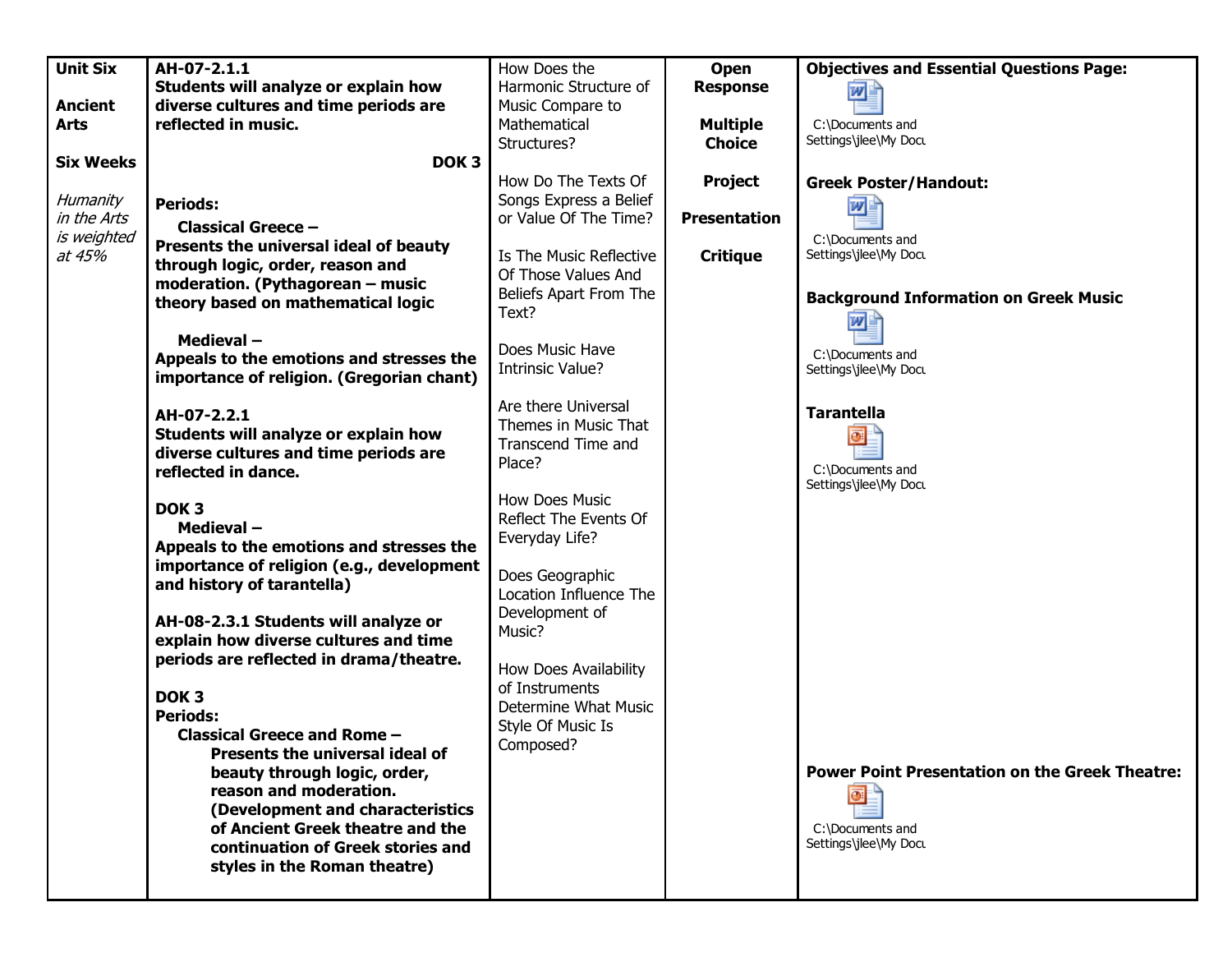| Medieval-<br>Appeals to the emotions and stresses the<br>importance of religion. (Morality plays -<br>characters are personification of good<br>and evil in a struggle for man's soul)<br>AH-08-2.4.1<br>Students will analyze or explain how<br>diverse cultures and time periods are<br>reflected in visual arts. |                                                                       |  |  |
|---------------------------------------------------------------------------------------------------------------------------------------------------------------------------------------------------------------------------------------------------------------------------------------------------------------------|-----------------------------------------------------------------------|--|--|
| DOK <sub>3</sub>                                                                                                                                                                                                                                                                                                    |                                                                       |  |  |
| <b>Periods:</b><br><b>Classical Greece -</b><br>Presents the universal ideal of beauty<br>through logic, order, reason and                                                                                                                                                                                          | <b>Parthenon ORQ</b><br>四三                                            |  |  |
| moderation. Western civilization was<br>heavily influenced by Classical<br>Greece. (architecture, sculpture,<br>pottery)                                                                                                                                                                                            | C:\Documents and<br>Settings\jlee\My Docu<br><b>Discus Thrower</b>    |  |  |
| <b>Ancient Rome -</b><br><b>Continuation of Classical Greek</b><br>traditions in the arts, advancement<br>of architecture (Pantheon,<br>Coliseum, arch, vault, dome)                                                                                                                                                | <b>ORQ</b><br>C:\Documents and<br>Settings\jlee\My Docu               |  |  |
| Ancient Egypt -<br>Monumental structures (e.g.,<br>pyramids, sphinx), visual arts<br>reflect religion and belief in<br>immortality                                                                                                                                                                                  |                                                                       |  |  |
| <b>Medieval-</b><br>Appeals to emotions and stresses the<br>importance of religion. (Gothic and<br>Romanesque architecture, basic<br>characteristics and influence of Roman<br>techniques)                                                                                                                          | <b>Pyramid ORQ</b><br>四国<br>C:\Documents and<br>Settings\jlee\My Docu |  |  |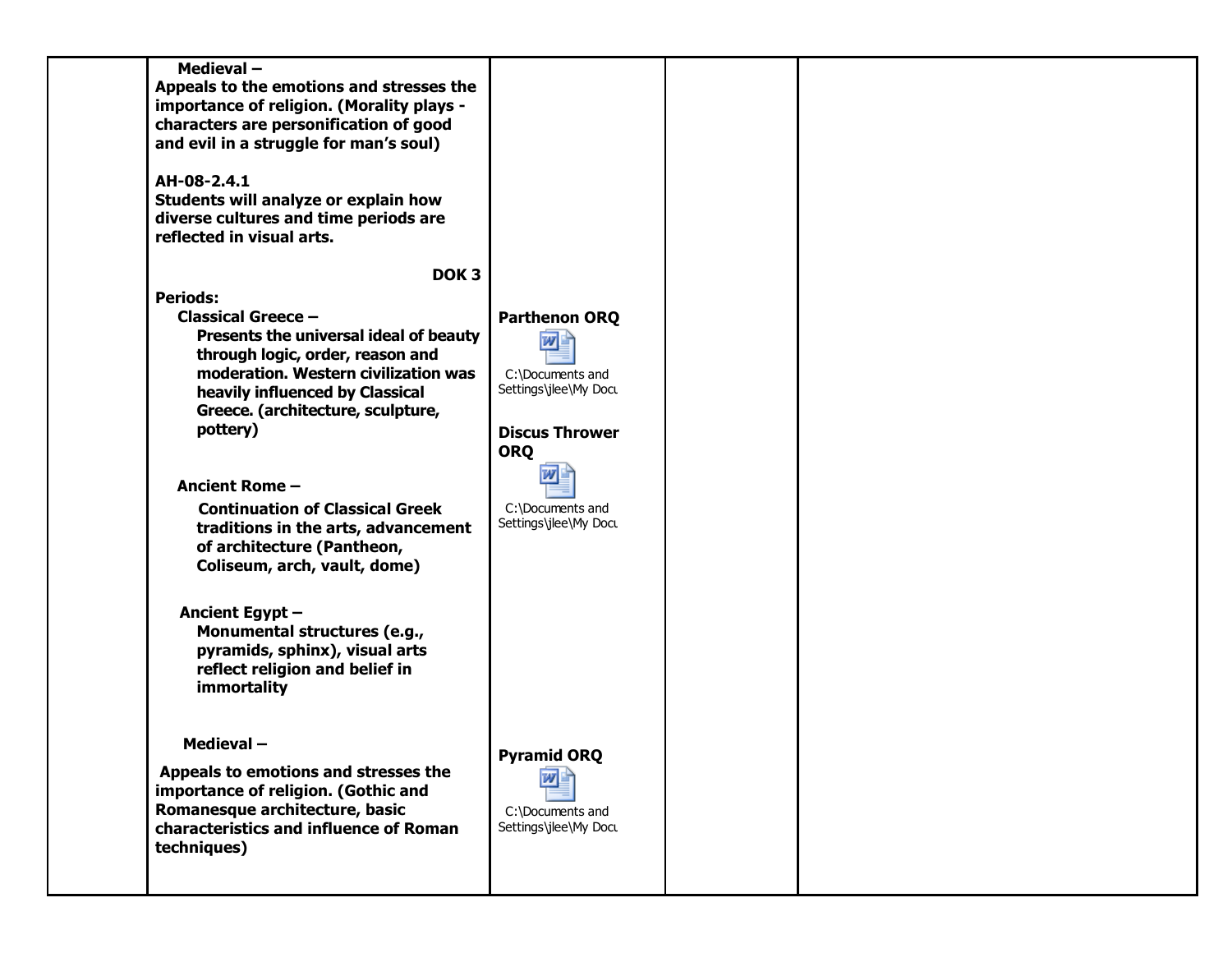| <b>Unit Eight</b>                  | AH-06-2.1.1<br>Students will analyze or explain how                                                                                           | <b>Open</b><br><b>Response</b> |  |
|------------------------------------|-----------------------------------------------------------------------------------------------------------------------------------------------|--------------------------------|--|
| <b>Review</b><br><b>Asian Arts</b> | diverse cultures and time periods are<br>reflected in music.                                                                                  | <b>Multiple</b>                |  |
|                                    |                                                                                                                                               | <b>Choice</b>                  |  |
| Two<br><b>Weeks</b>                | DOK <sub>3</sub><br>Asian $-$                                                                                                                 | <b>Project</b>                 |  |
|                                    | Isolation of culture or region results in a                                                                                                   |                                |  |
|                                    | unique musical tradition(e.g., unique and<br>distinctive sounds of traditional Asian                                                          | <b>Presentation</b>            |  |
|                                    | music and instruments, e.g., Japanese<br>koto, Indian sitar)                                                                                  | <b>Critique</b>                |  |
|                                    | AH-06-2.2.1<br>Students will analyze or explain how<br>diverse cultures and time periods are<br>reflected in dance.<br>DOK <sub>3</sub>       |                                |  |
|                                    | Asian $-$                                                                                                                                     |                                |  |
|                                    | Isolation of culture or region results in a<br>unique dance tradition (e.g., classical<br>dance forms from India - bharata<br>natyam, kathak) |                                |  |
|                                    | AH-06-2.3.1 Students will analyze or<br>explain how diverse cultures and time<br>periods are reflected in drama/theatre.<br>DOK <sub>3</sub>  |                                |  |
|                                    | <b>Cultures:</b>                                                                                                                              |                                |  |
|                                    | <b>Bunraku (also called Banraku) -</b><br>Japanese puppet theatre (Historical                                                                 |                                |  |
|                                    | development and characteristics -                                                                                                             |                                |  |
|                                    | developed as an art by late 1600s,<br>characteristics of music, storytelling                                                                  |                                |  |
|                                    | and sophisticated puppeteering)                                                                                                               |                                |  |
|                                    | AH-06-2.4.1                                                                                                                                   |                                |  |
|                                    | Students will analyze or explain how<br>diverse cultures and time periods are                                                                 |                                |  |
|                                    |                                                                                                                                               |                                |  |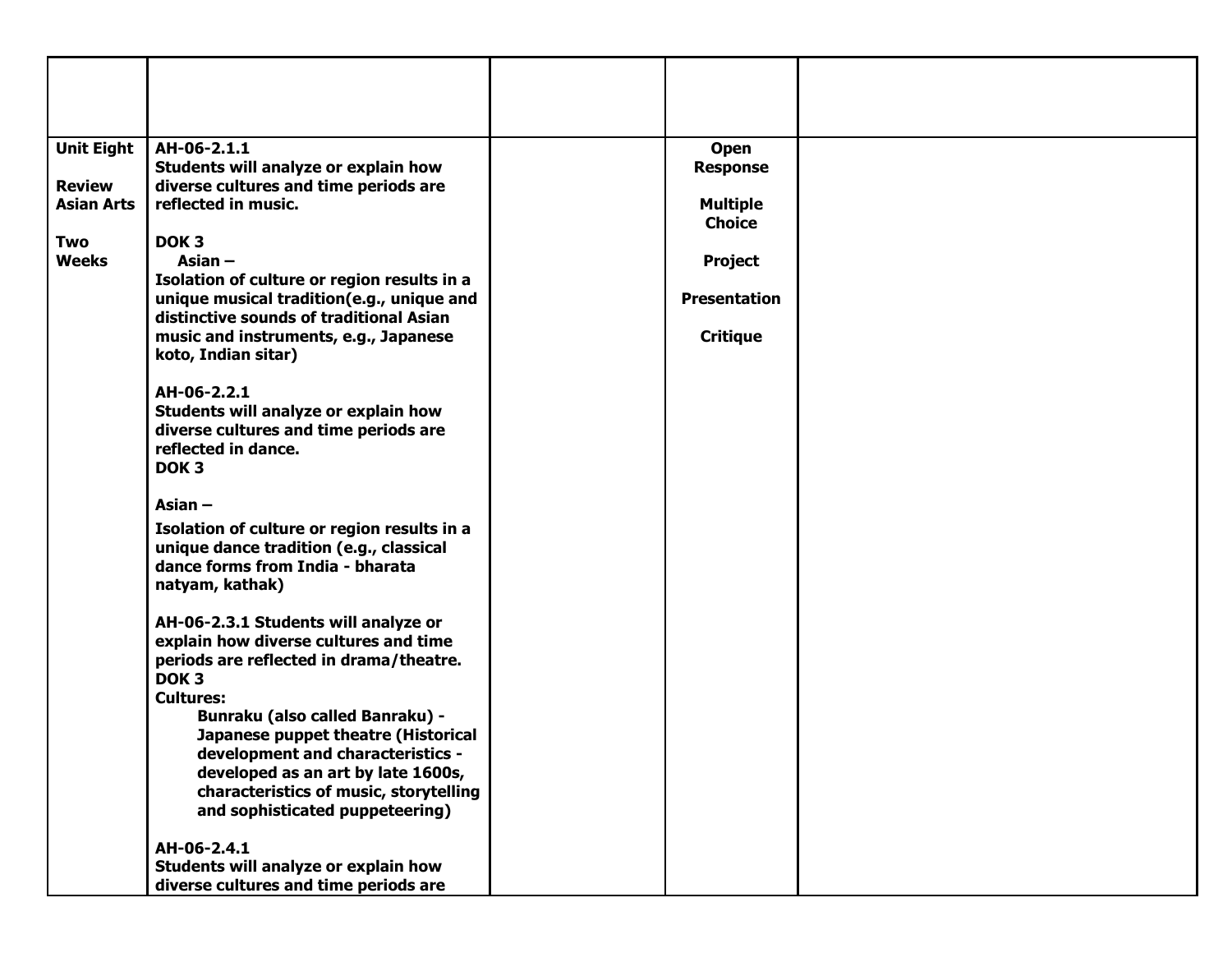|                                                                                                     | reflected in visual arts.<br>DOK <sub>3</sub><br>Asian - China (the evolution of ceramics)                                                                                                                                                                                                                                                                                                                                                                                                                                                                                                  |                                                                                                                                |  |
|-----------------------------------------------------------------------------------------------------|---------------------------------------------------------------------------------------------------------------------------------------------------------------------------------------------------------------------------------------------------------------------------------------------------------------------------------------------------------------------------------------------------------------------------------------------------------------------------------------------------------------------------------------------------------------------------------------------|--------------------------------------------------------------------------------------------------------------------------------|--|
| <b>Unit Nine</b><br><b>Review</b><br>Latin<br><b>American</b><br><b>Arts</b><br>Two<br><b>Weeks</b> | AH-06-2.1.1<br>Students will analyze or explain how<br>diverse cultures and time periods are<br>reflected in music.<br>DOK <sub>3</sub><br>Latin American-<br><b>Blending of cultural traditions can</b><br>create new traditions reflecting<br>multiple cultures<br><b>Latin American characteristics</b><br>reflected in music of United States<br>(e.g., clave rhythm, the popularity of<br>Latin musical styles, such as samba,<br>salsa, cha-cha, etc.,) in the U.S.<br>Spanish influence on Mexican music<br>(e.g., Mexican use of traditional<br><b>Spanish musical instruments)</b> | <b>Open</b><br><b>Response</b><br><b>Multiple</b><br><b>Choice</b><br><b>Project</b><br><b>Presentation</b><br><b>Critique</b> |  |
|                                                                                                     | AH-06-2.2.1<br>Students will analyze or explain how<br>diverse cultures and time periods are<br>reflected in dance.<br>DOK <sub>3</sub><br>Latin American -<br><b>Blending of cultural traditions can</b><br>create new traditions<br><b>Latin American dance</b><br>characteristics reflected in<br>American dance (e.g., clave<br>rhythm, samba, salsa, cha-cha,<br>Tango)<br>AH-06-2.4.1<br>Students will analyze or explain how<br>diverse cultures and time periods are<br>reflected in visual arts.<br>DOK <sub>3</sub>                                                               |                                                                                                                                |  |